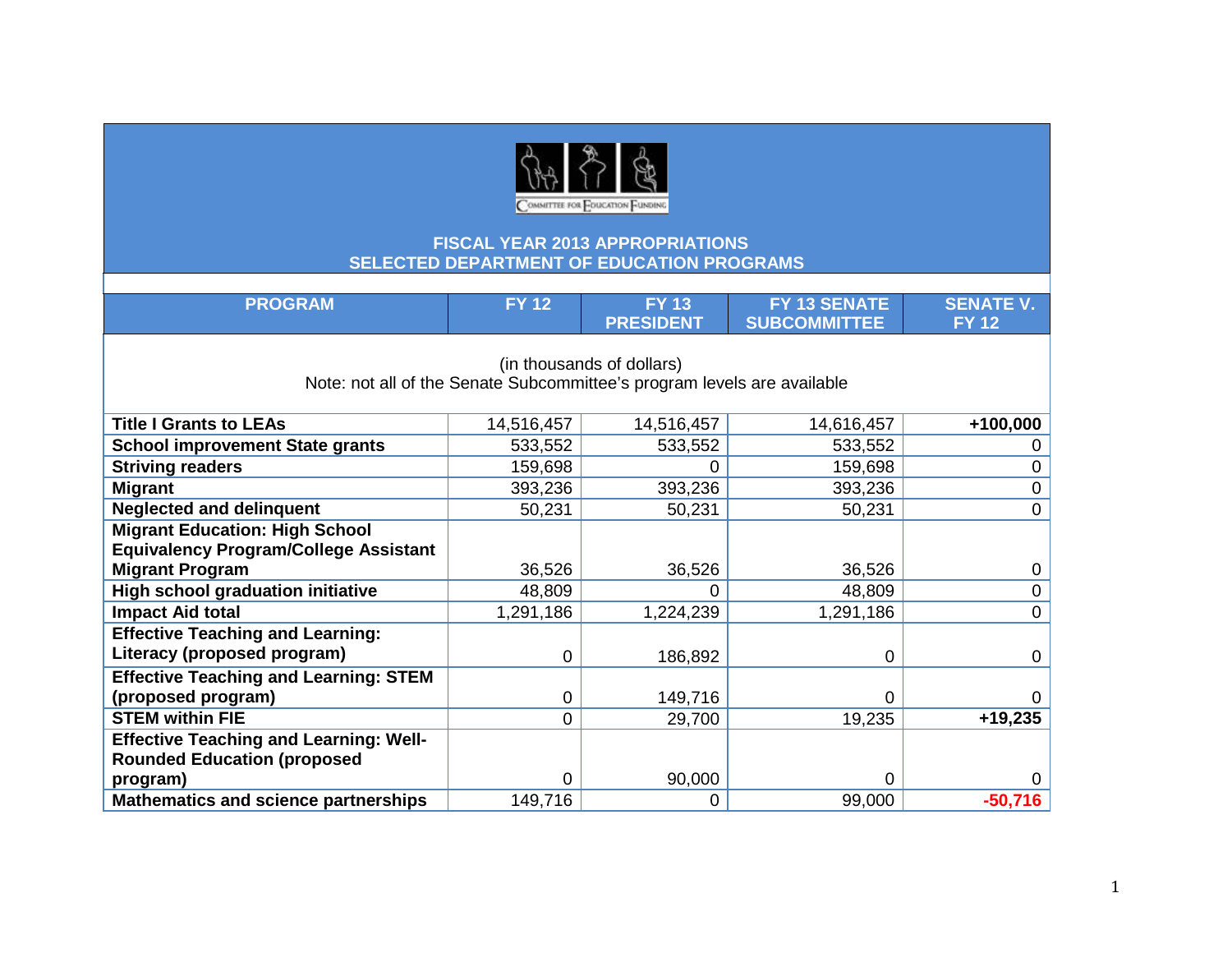

| <b>PROGRAM</b>                              | <b>FY 12</b> | <b>FY 13</b>     | FY 13 SENATE              | <b>SENATE V.</b> |
|---------------------------------------------|--------------|------------------|---------------------------|------------------|
|                                             |              | <b>PRESIDENT</b> | <b>SUBCOMMITTEE</b>       | <b>FY 12</b>     |
| <b>College Pathways (proposed program)</b>  | 0            | 81,282           | 0                         | 0                |
| 21st century community learning             |              |                  |                           |                  |
| centers                                     | 1,151,673    | 1,151,673        | 1,151,673                 | 0                |
| <b>State assessments</b>                    | 389,214      | 389,214          | 389,214                   | $\overline{0}$   |
| <b>Education for homeless children and</b>  |              |                  |                           |                  |
| youths                                      | 65,173       | 65,173           | 65,173                    | 0                |
| <b>Education for Native Hawaiians</b>       | 34,181       | 34,181           | 34,181                    | $\overline{0}$   |
| <b>Alaska Native Education Equity</b>       | 33,185       | 33,185           | 33,185                    | 0                |
| <b>Rural education</b>                      | 179,193      | 179,193          | 179,193                   | 0                |
| <b>Comprehensive centers</b>                | 51,113       | 51,113           | 51,113                    | 0                |
| <b>Indian Education total</b>               | 130,779      | 130,779          | 130,779                   | 0                |
| Race to the Top                             | 548,960      | 850,000          | 600,000                   | $+51,040$        |
| <b>Investing in Innovation</b>              | 149,417      | 150,000          | 149, 417 <sup>ii</sup>    | 0                |
| <b>Teacher quality State grants</b>         | 2,466,567    | 0                | $2,466,567$ <sup>iv</sup> | 0                |
| <b>Effective Teachers and Leaders State</b> |              |                  |                           |                  |
| Grants (proposed program)                   | 0            | 2,466,567        | 0                         | $\mathbf 0$      |
| <b>Teacher incentive fund grants</b>        | 299,433      | 0                | 299,433                   | $\overline{0}$   |
| <b>Teacher and Leader Innovation Fund</b>   |              |                  |                           |                  |
| (proposed program)                          | 0            | 400,000          | 0                         | 0                |
| <b>Teacher and Leader Pathways</b>          |              |                  |                           |                  |
| (proposed program)                          | 0            | 74,676           | $\Omega$                  | 0                |
| <b>Transition to teaching</b>               | 26,054       | 0                | 18,200                    | $-7,854$         |
| <b>School leadership</b>                    | 29,107       | 0                | 29,107                    | 0                |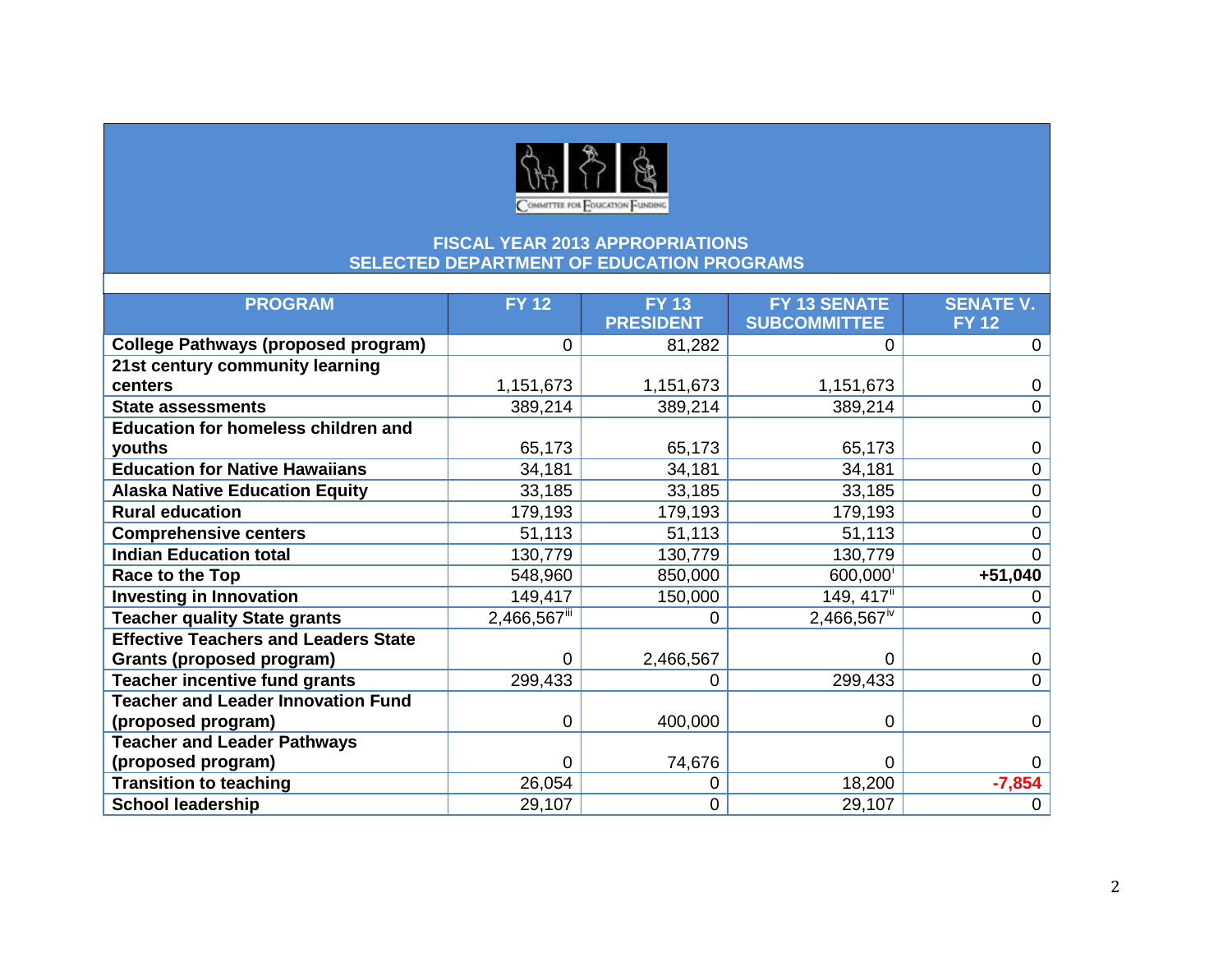

| <b>PROGRAM</b>                              | <b>FY 12</b>            | <b>FY 13</b>     | FY 13 SENATE                                  | <b>SENATE V.</b> |
|---------------------------------------------|-------------------------|------------------|-----------------------------------------------|------------------|
|                                             |                         | <b>PRESIDENT</b> | <b>SUBCOMMITTEE</b>                           | <b>FY 12</b>     |
| <b>Expanding Educational Options</b>        |                         |                  |                                               |                  |
| (proposed program)                          | 0                       | 255,036          | 0                                             | 0                |
| <b>Charter schools grants</b>               | 255,036                 | 0                | $254,836^{\overline{v}}$                      | 0                |
| <b>Magnet schools assistance</b>            | 99,611                  | 99,611           | $96,733$ <sup><math>\overline{v}</math></sup> | 0                |
| <b>Advanced placement</b>                   | $26,949$ <sup>vii</sup> | 0                | 36,027                                        | $+9,078$         |
| <b>Ready-to-learn television</b>            | 27,194                  | 0                | 27,194                                        | 0                |
| <b>Arts in education</b>                    | 24,953                  | 0                | ??                                            |                  |
| <b>Safe and Healthy Students (proposed</b>  |                         |                  |                                               |                  |
| program)                                    | 0                       | 195,866          | 0                                             | $\mathbf 0$      |
| Safe and drug-free schools and              |                         |                  |                                               |                  |
| communities national programs               | 64,877                  | 0                | 48,600                                        | $-16,277$        |
| <b>Elementary and secondary school</b>      |                         |                  |                                               |                  |
| counseling                                  | 52,296                  | 0                | 52,296                                        | $\Omega$         |
| <b>Carol M. White Physical Education</b>    |                         |                  |                                               |                  |
| Program                                     | 78,693                  | 0                | 78,693                                        | 0                |
| <b>Promise Neighborhoods</b>                | 59,887                  | 100,000          | 80,000                                        | $+20,113$        |
| <b>English Language Acquisition</b>         | 732,144                 | 732,144          | 732,144                                       | 0                |
|                                             |                         |                  |                                               |                  |
| <b>IDEA State grants</b>                    | 11,577,855              | 11,577,855       | 11,677,855                                    | $+100,000$       |
| <b>IDEA Preschool grants</b>                | 372,646                 | 372,646          | 372,646                                       |                  |
| <b>IDEA Grants for infants and families</b> | 442,710                 | 462,710          | 462,710                                       | $+20,000$        |
| <b>IDEA State personnel development</b>     | 43,917                  | 45,011           | ??                                            |                  |
| <b>IDEA Technical assistance and</b>        | 46,781                  | 46,781           | ??                                            |                  |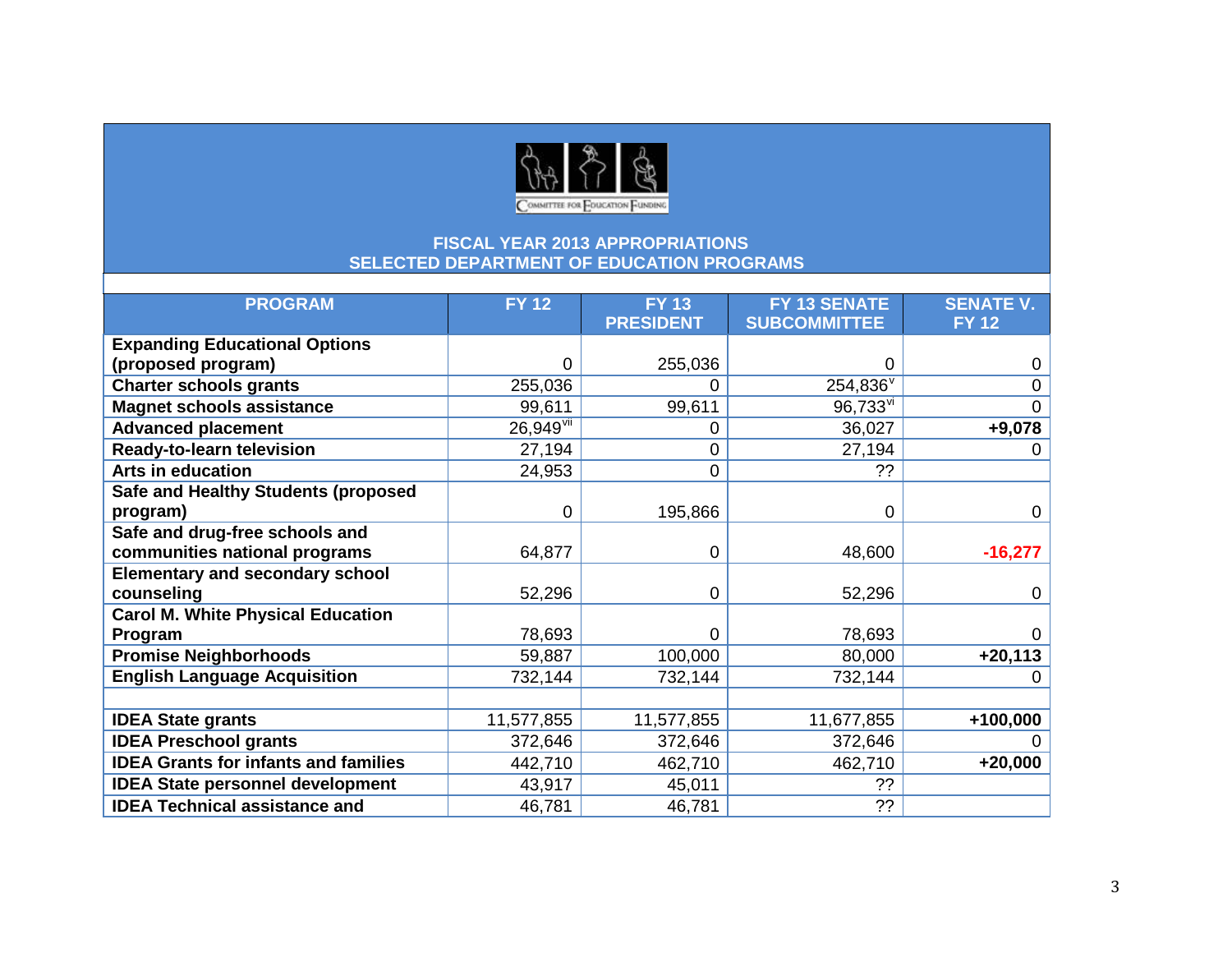

| <b>PROGRAM</b>                              | <b>FY 12</b> | <b>FY 13</b>     | FY 13 SENATE                 | <b>SENATE V.</b> |
|---------------------------------------------|--------------|------------------|------------------------------|------------------|
|                                             |              | <b>PRESIDENT</b> | <b>SUBCOMMITTEE</b>          | <b>FY 12</b>     |
| dissemination                               |              |                  |                              |                  |
| <b>IDEA Personnel preparation</b>           | 88,299       | 85,799           | ??                           |                  |
| <b>IDEA Parent information centers</b>      | 28,917       | 28,917           | ??                           |                  |
| <b>IDEA Technology and media services</b>   | 29,588       | 29,588           | ??                           |                  |
| <b>PROMISE: Promoting Readiness of</b>      |              |                  |                              |                  |
| <b>Minors in SSI</b>                        | 1,996        | 30,000           | "nearly" 12,000              | $+10,004$        |
|                                             |              |                  |                              |                  |
| <b>Career and technical education State</b> |              |                  |                              |                  |
| grants                                      | 1,123,030    | 1,123,030        | 1,123,659                    | $\mathbf 0$      |
| <b>CTE National programs</b>                | 7,829        | 7,829            |                              |                  |
| Adult basic and literacy education State    |              |                  |                              |                  |
| grants                                      | 594,993      | 594,993          | 594,993                      | $\mathbf{0}$     |
|                                             |              |                  |                              |                  |
| <b>Student Aid policies</b>                 |              |                  | See endnotes <sup>viii</sup> |                  |
| <b>Pell grants discretionary</b>            | 22,824,000   | 22,824,000       | 22,824,000                   | $\mathbf 0$      |
| Pell grant maximum award                    |              |                  |                              |                  |
| (in whole dollars)                          | 5,550        | 5,550            | 5,635                        | $+85$            |
| Supplemental educational opportunity        |              |                  |                              |                  |
| grants                                      | 734,599      | 734,599          | 734,599                      | 0                |
| <b>Work-study</b>                           | 976,682      | 1,126,682        | 976,682                      | $\pmb{0}$        |
| <b>Strengthening institutions</b>           | 80,623       | 80,623           | 80,623                       | $\mathbf 0$      |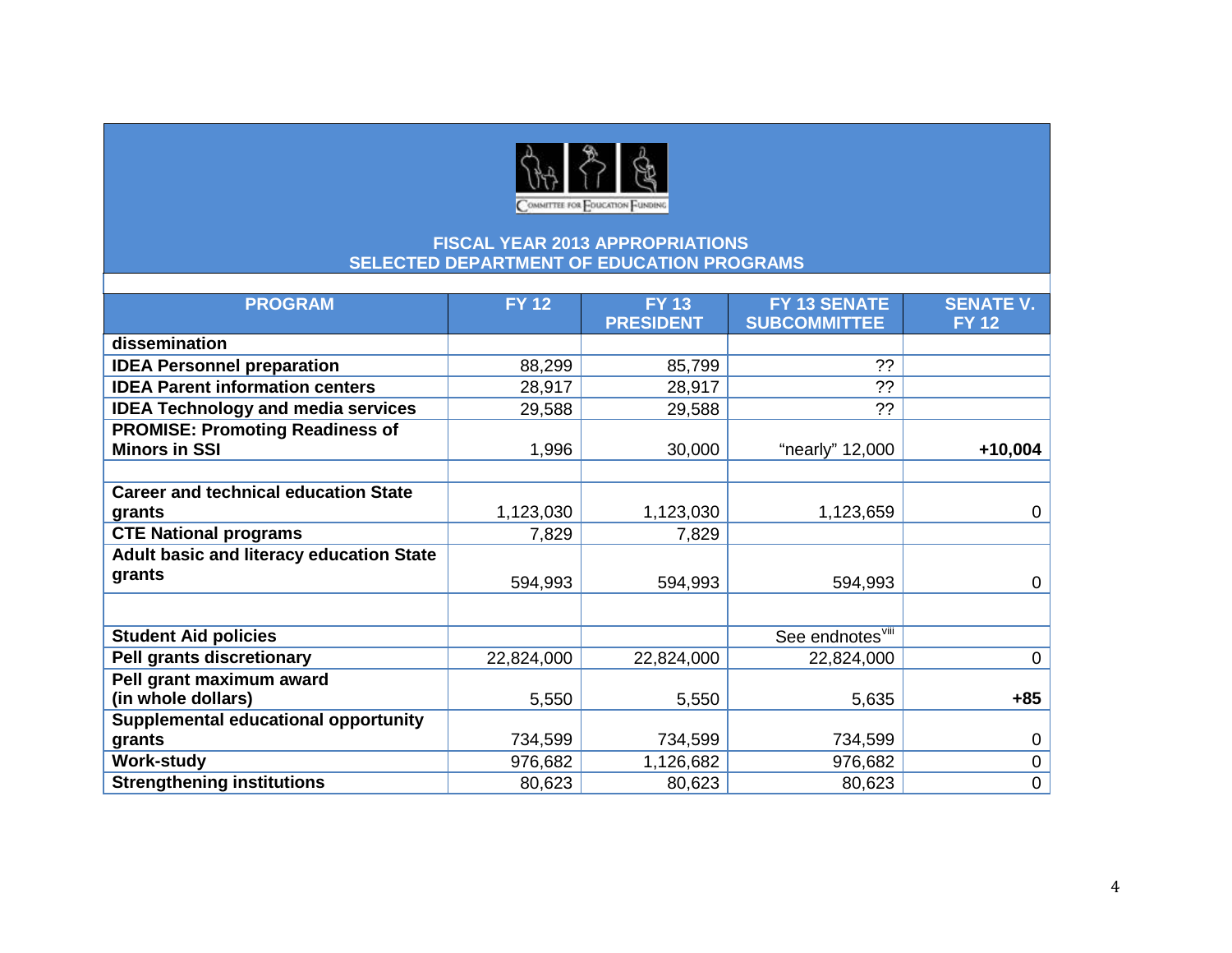

| <b>PROGRAM</b>                                | <b>FY 12</b> | <b>FY 13</b>     | FY 13 SENATE        | <b>SENATE V.</b> |
|-----------------------------------------------|--------------|------------------|---------------------|------------------|
|                                               |              | <b>PRESIDENT</b> | <b>SUBCOMMITTEE</b> | <b>FY 12</b>     |
| <b>Strengthening tribally controlled</b>      |              |                  |                     |                  |
| colleges and universities                     |              |                  |                     |                  |
|                                               | 25,713       | 25,713           | 25,713              | $\mathbf 0$      |
| <b>Strengthening Alaska Native and Native</b> | 12,859       | 12,859           | 12,859              |                  |
| <b>Hawaiian-serving institutions</b>          |              |                  |                     | $\mathbf 0$      |
| <b>Strengthening HBCUs</b>                    | 227,980      | 227,980          | 227,980             | $\mathbf 0$      |
| <b>Strengthening historically Black</b>       |              |                  |                     |                  |
| graduate institutions                         | 59,958       | 59,958           | 59,958              | $\mathbf 0$      |
| <b>Strengthening predominately Black</b>      |              |                  |                     |                  |
| institutions                                  | 9,262        | 9,262            | 9,262               | $\mathbf 0$      |
| <b>Strengthening Asian American- and</b>      |              |                  |                     |                  |
| <b>Native American Pacific Islander-</b>      |              |                  |                     |                  |
| serving institutions                          | 3,119        | 3,119            | 3,119               | $\mathbf 0$      |
| <b>Strengthening Native American-serving</b>  |              |                  |                     |                  |
| nontribal institutions                        | 3,119        | 3,119            | 3,119               | $\mathbf 0$      |
| Minority science and engineering              |              |                  |                     |                  |
| improvement                                   | 9,466        | 9,466            | 9,466               | 0                |
| <b>Developing Hispanic-serving</b>            |              |                  |                     |                  |
| institutions                                  | 100,432      | 100,432          | 100,432             | 0                |
| <b>Promoting postbaccalaureate</b>            |              |                  |                     |                  |
| opportunities for Hispanic Americans          | 9,011        | 9,011            | 9,011               | 0                |
| International education and foreign           |              |                  |                     |                  |
| language studies total                        | 74,037       | 75,729           | 75,729              | $+1,692$         |
| First in the World (proposed program)         | 0            | 55,500           | 40,000              | $+40,000$        |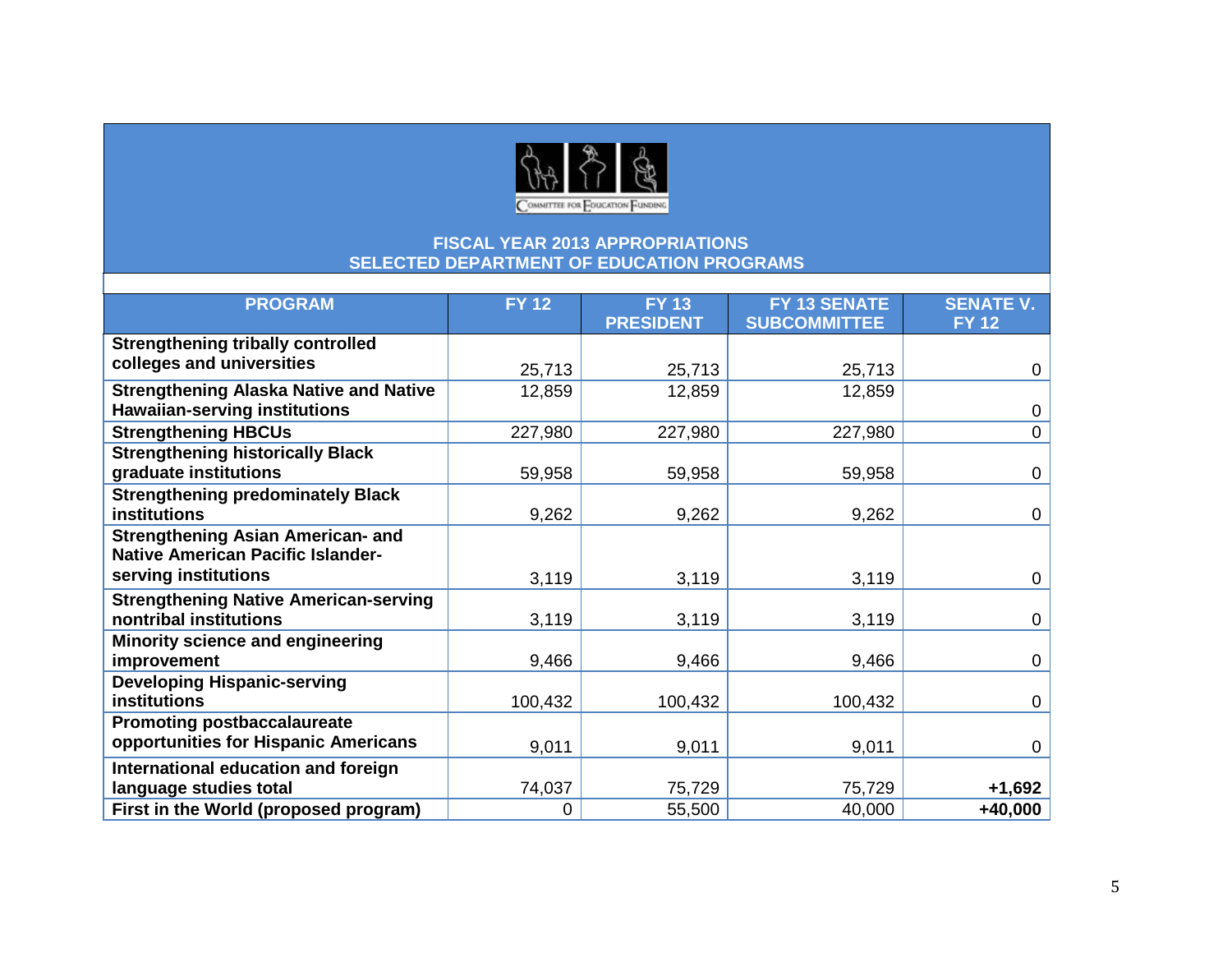

| <b>PROGRAM</b>                             | <b>FY 12</b> | <b>FY 13</b>     | FY 13 SENATE        | <b>SENATE V.</b> |
|--------------------------------------------|--------------|------------------|---------------------|------------------|
|                                            |              | <b>PRESIDENT</b> | <b>SUBCOMMITTEE</b> | <b>FY 12</b>     |
| Programs for students with intellectual    |              |                  |                     |                  |
| disabilities                               | 10,957       | 0                | 10,957              | $\mathbf 0$      |
| <b>Tribally controlled postsecondary</b>   |              |                  |                     |                  |
| career and technical institutions          | 8,131        | 8,131            | 8,131               | $\mathbf 0$      |
| <b>Federal TRIO programs</b>               | 839,392      | 839,392          | 839,392             | $\overline{0}$   |
| Gaining early awareness and readiness      |              |                  |                     |                  |
| for undergraduate programs (GEAR UP)       | 302,244      | 302,244          | 302,244             | $\mathbf 0$      |
| Graduate assistance in areas of            |              |                  |                     |                  |
| national need                              | 30,909       | 30,909           | 30,909              | $\mathbf{0}$     |
| <b>Hawkins Centers of Excellence</b>       |              |                  |                     |                  |
| (proposed program)                         | 0            | 30,000           | 0                   | $\mathbf{0}$     |
| Child care access means parents in         |              |                  |                     |                  |
| school                                     | 15,970       | 15,970           | 15,970              | 0                |
| <b>Teacher quality partnership</b>         | 42,833       | 0                | 42,833              | 0                |
| Race to the Top: College Affordability     |              |                  |                     |                  |
| (proposed program)                         | 0            | 1,000,000        | 0                   | 0                |
|                                            |              |                  |                     |                  |
| Research, development, and                 |              |                  |                     |                  |
| dissemination                              | 189,787      | 202,273          |                     |                  |
| <b>Statistics</b>                          | 108,748      | 114,748          | 114,745             | $+5,997$         |
| <b>Regional educational laboratories</b>   | 57,426       | 57,426           | 57,426              |                  |
| <b>National assessment (NAEP)</b>          | 129,616      | 129,616          | 124,616             | $-5,000$         |
| <b>National Assessment Governing Board</b> | 8,690        | 7,690            | 7,690               | $-1,000$         |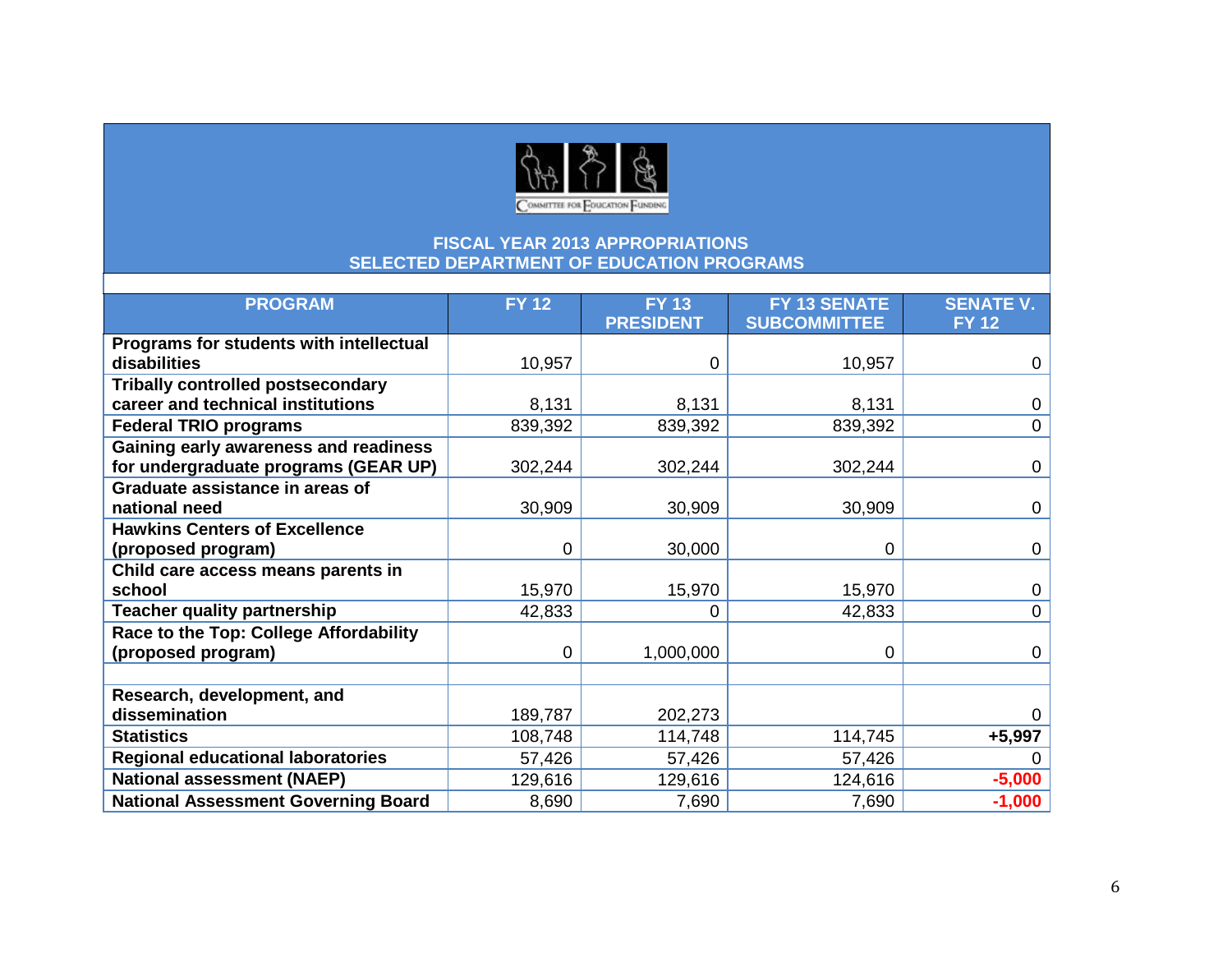<span id="page-6-7"></span><span id="page-6-6"></span><span id="page-6-5"></span><span id="page-6-4"></span><span id="page-6-3"></span><span id="page-6-2"></span><span id="page-6-1"></span><span id="page-6-0"></span>

| <b>PROGRAM</b>                               | <b>FY 12</b> | <b>FY 13</b>     | FY 13 SENATE        | <b>SENATE V.</b> |
|----------------------------------------------|--------------|------------------|---------------------|------------------|
|                                              |              | <b>PRESIDENT</b> | <b>SUBCOMMITTEE</b> | <b>FY 12</b>     |
| <b>Research in special education</b>         | 49,505       | 49,505           | 59,505              | $+10,000$        |
| <b>Statewide data systems</b>                | 38,077       | 53,077           | 53,077              | $+15,000$        |
| Special education studies and                |              |                  |                     |                  |
| evaluations                                  | 11,415       | 11,415           | 11,415              | 0                |
|                                              |              |                  |                     |                  |
| <b>Department of Education Discretionary</b> |              |                  |                     |                  |
| <b>Appropriations total</b>                  |              |                  |                     |                  |
| (In billions)                                | 68.112       | 69.833           | 68.52               | $+.408$          |

 i A significant portion of fiscal year 2013 funds will be used for Race to the Top—Early Learning Challenge, which will offer additional opportunities to States for enhancing early care and education.

ii ARPA–ED will be funded as a set-aside of up to \$44.8 million within the \$149.4 million provided for the Investing in Innovation program.

iii Includes a 1.5% set-aside for a national competitive grant program for educator professional development (SEED)

iv Includes a 5% set-aside for a national competitive grant program for educator professional development (SEED)

<sup>v</sup> The Senate summary table shows FY 12 level as \$254.836 million, while the Department's table shows it as \$255.036 million vi This equals the final FY 12 level after a reprogramming

vii The Senate summary table shows the FY 12 level as \$30.027 million, but the Department's table shows it as \$26.949 million. viii Includes the following new provisions :

- Bans colleges or universities from using Federal educational resources on marketing, recruitment, and advertising.
- For programs that are 100% on-line distance learning, removes the cost of room and board from the calculated cost of attendance for Pell grants.